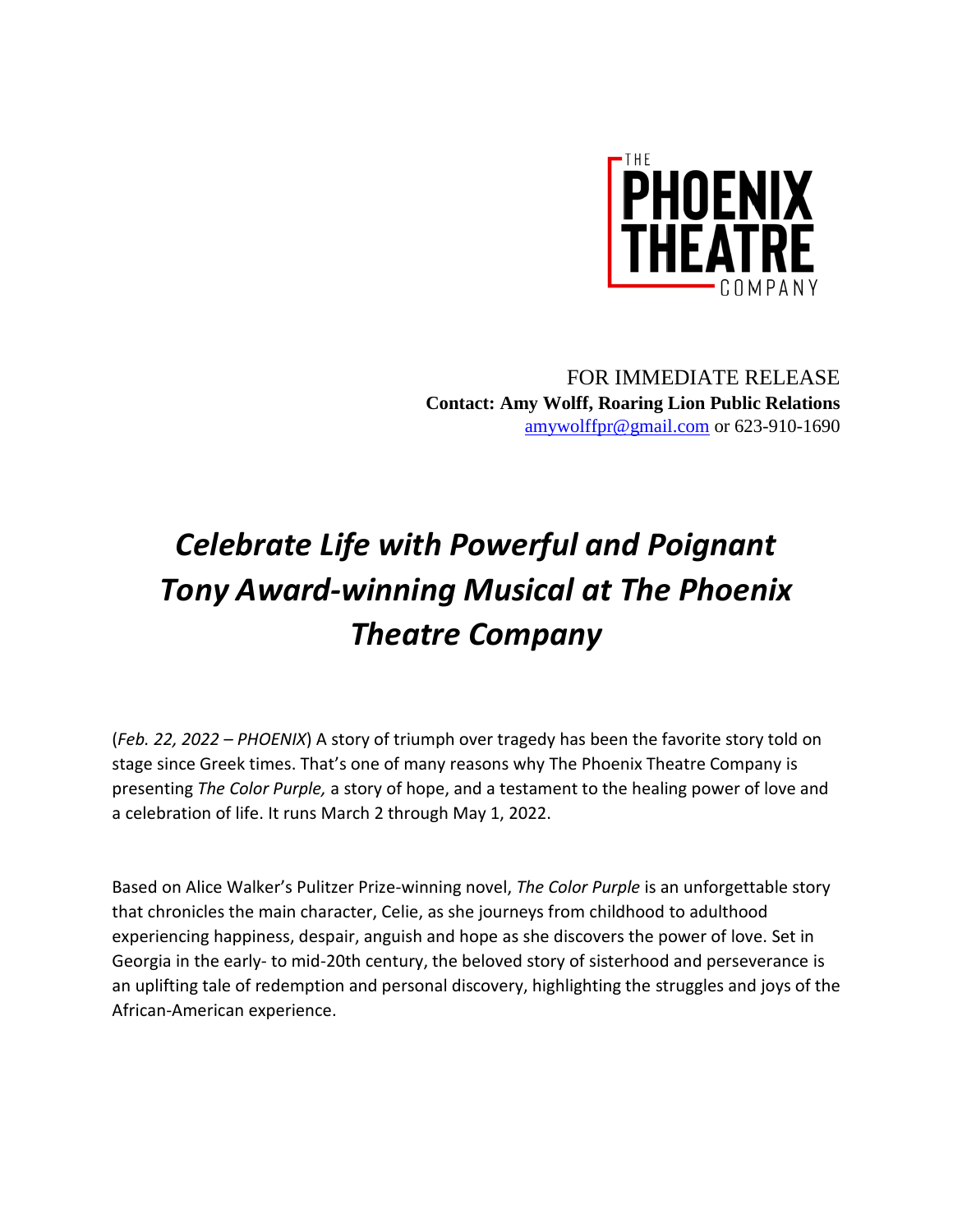"I am excited to tell this story of extreme sadness, jubilance and anger, a rollercoaster of emotions, at The Phoenix Theatre Company," said Daryl Brooks, director. "Unlike the movie or the novel, part of the magic of live theatre is that every performance is new and different and unique, something the audience will feel deeply."

The original Broadway production ran from 2005 to 2008, earning 11 Tony Award nominations in 2006. An acclaimed Broadway revival opened in late 2015 and ran through early 2017, winning two 2016 Tony Awards — including Best Revival of a Musical. The musical's book is by Marsha Norman with music and lyrics by Brenda Russell, Allee Willis and Stephen Bray. Powerful songs include, "I'm Here", "What About Love?", "The Color Purple", and many more.

"This show exemplifies the idea that everyone has their own story, their own burden to bear, but inevitably there is a light at the end of the tunnel," Brooks said. "This cast leaves everything on the stage, the emotion is real and raw and moving beyond words."

Oprah Winfrey, who portrayed Sofia in Steven Spielberg's 1985 film, is currently producing a new Warner Bros. adaptation of the musical, scheduled for release in December 2023.

"The collaboration with the talented cast and production team at The Phoenix Theatre Company is inspiring, and we aren't going to shy away from the challenging topics in this stage musical that continue to be so relevant in our world, even 100 years after the show is set," Brooks added.

The Phoenix Theatre Company production features Jonice Bernard as Nettie, Andrea Fleming as Celie, A.D. Weaver as Pa, Jari Haile as Squeak, Noah Lee Hayes as Mister, Blu as Harpo, Shaunice Maudlyn Alexander as Sofia, and Meka King as Shug Avery. Additional cast members include Savannah Alfred, Jacqui Casitillo, Aaron Ford, Yarissa Tiara Millan, Jazmin Noel Moehring, Claxton Rabb III, Kyle Segar, Kendrick Stallings, Maya J. Christian, Justin Phillips, and Sheilah Utley.

Tickets for *The Color Purple* are on sale now. To purchase call (602) 254-2151 or visit [www.phoenixtheatre.com.](https://urldefense.proofpoint.com/v2/url?u=https-3A__nam04.safelinks.protection.outlook.com_-3Furl-3Dhttps-253A-252F-252Furldefense.proofpoint.com-252Fv2-252Furl-253Fu-253Dhttp-2D3A-5F-5Fwww.phoenixtheatre.com-5F-2526d-253DDwMFaQ-2526c-253Duw6TLu4hwhHdiGJOgwcWD4AjKQx6zvFcGEsbfiY9-2DEI-2526r-253DeZMqQDp9ZQUI-2DOSDSomdL2TvAgrE-2DJddclE5m9ZjdwU-2526m-253DI1lt8Vw9-5FRWJi-5FBK-2DFGT6igIAnL-2DN5HUMWljflSQWww-2526s-253DmXWPyvO4jI-2DqjE1yODGYfsoKJcepAvvVOT7E-2DruSeuA-2526e-253D-26data-3D04-257C01-257CJOtoole-254012news.com-257Cd0cf4e866a304f02957808d952db46b2-257Cccd8a79b7268413b878971f8b6f4c0df-257C1-257C0-257C637631924004766814-257CUnknown-257CTWFpbGZsb3d8eyJWIjoiMC4wLjAwMDAiLCJQIjoiV2luMzIiLCJBTiI6Ik1haWwiLCJXVCI6Mn0-253D-257C1000-26sdata-3DsHuQpad8yuecgfu5eEWuAquBnZtzEeE4e63rTVHLtwE-253D-26reserved-3D0&d=DwMFAg&c=uw6TLu4hwhHdiGJOgwcWD4AjKQx6zvFcGEsbfiY9-EI&r=eZMqQDp9ZQUI-OSDSomdL143yV8MYoDJoFbj3Ru4Q4c&m=VXyAUMdRznhMF-fk0rM742ksTgLf954-drhWkDQBp69WURC-LWywQaqOZcSTU4t3&s=2oztGDgEgjWQE24vjv0WpCW1QOB6gLAETFhLUOdWJQk&e=)